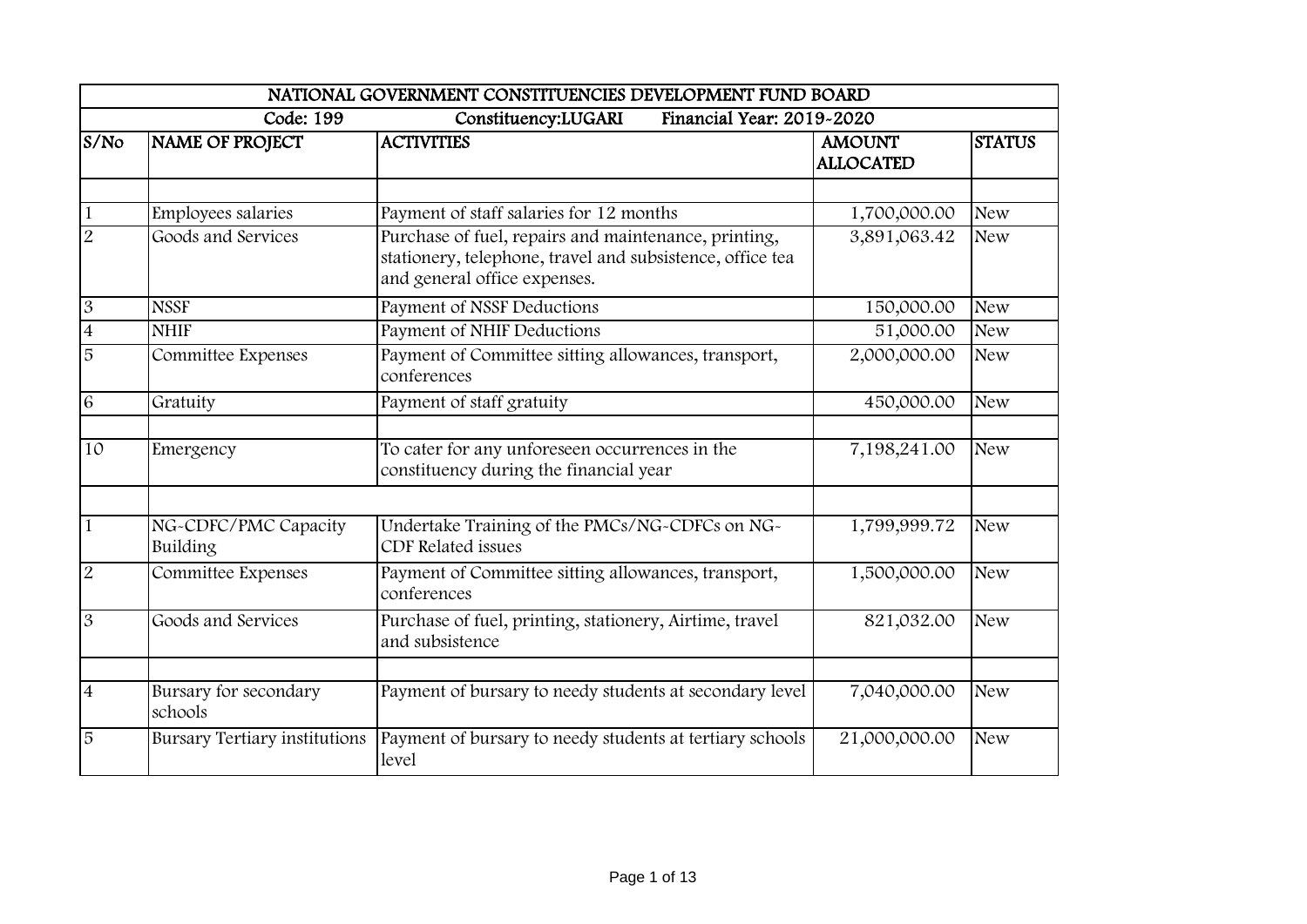| $\overline{6}$ | <b>Bursary Social security</b><br>programme | Towards provision of medical insurance cover for<br>1,160 vulnerable families including Orphans and<br>Vulnerable Children (OVCs), poor older persons,<br>Persons with Disabilities (PWDs) and destitute families<br>in partnership with NHIF as shall be identified within<br>the Constituency | 6,960,000.00 | <b>New</b> |
|----------------|---------------------------------------------|-------------------------------------------------------------------------------------------------------------------------------------------------------------------------------------------------------------------------------------------------------------------------------------------------|--------------|------------|
| $\overline{7}$ | Angayu Primary School                       | Construction of one classroom to completion: the school<br>PTA has given Kshs. 200,000 as co-funding to complete<br>the classroom                                                                                                                                                               | 800,000.00   | <b>New</b> |
| 8              | Frank Primary School                        | Construction of two classrooms to completion. Laying<br>foundation, walling, roofing, plastering, fittings,<br>painting and fascia board                                                                                                                                                        | 1,900,000.00 | <b>New</b> |
| 9              | Itumbu Primary School                       | Construction of one classroom to completion                                                                                                                                                                                                                                                     | 800,000.00   | <b>New</b> |
| 10             | Kiliboti Primary School                     | Construction of one classroom to completion. Laying<br>foundation, walling, roofing, plastering, fittings,<br>painting and fascia board                                                                                                                                                         | 900,000.00   | <b>New</b> |
| 11             | Kipkarren Rural Primary<br>School           | Construction of one classroom to completion. Laying<br>foundation, walling, roofing, plastering, fittings,<br>painting and fascia board                                                                                                                                                         | 1,000,000.00 | <b>New</b> |
| 12             | Kwambu Primary School                       | Additional funds for completion of one classroom,<br>plastering, flooring painting and fascia board to<br>completion of the project. The project started in<br>2018/19                                                                                                                          | 300,000.00   | Ongoing    |
| 13             | Lukhokho Primary                            | Additional funds for completion of one classroom:<br>walling roofing plastering fittings, painting screed<br>finishes to completion of the project. The project was<br>started in 2014/15                                                                                                       | 600,000.00   | Ongoing    |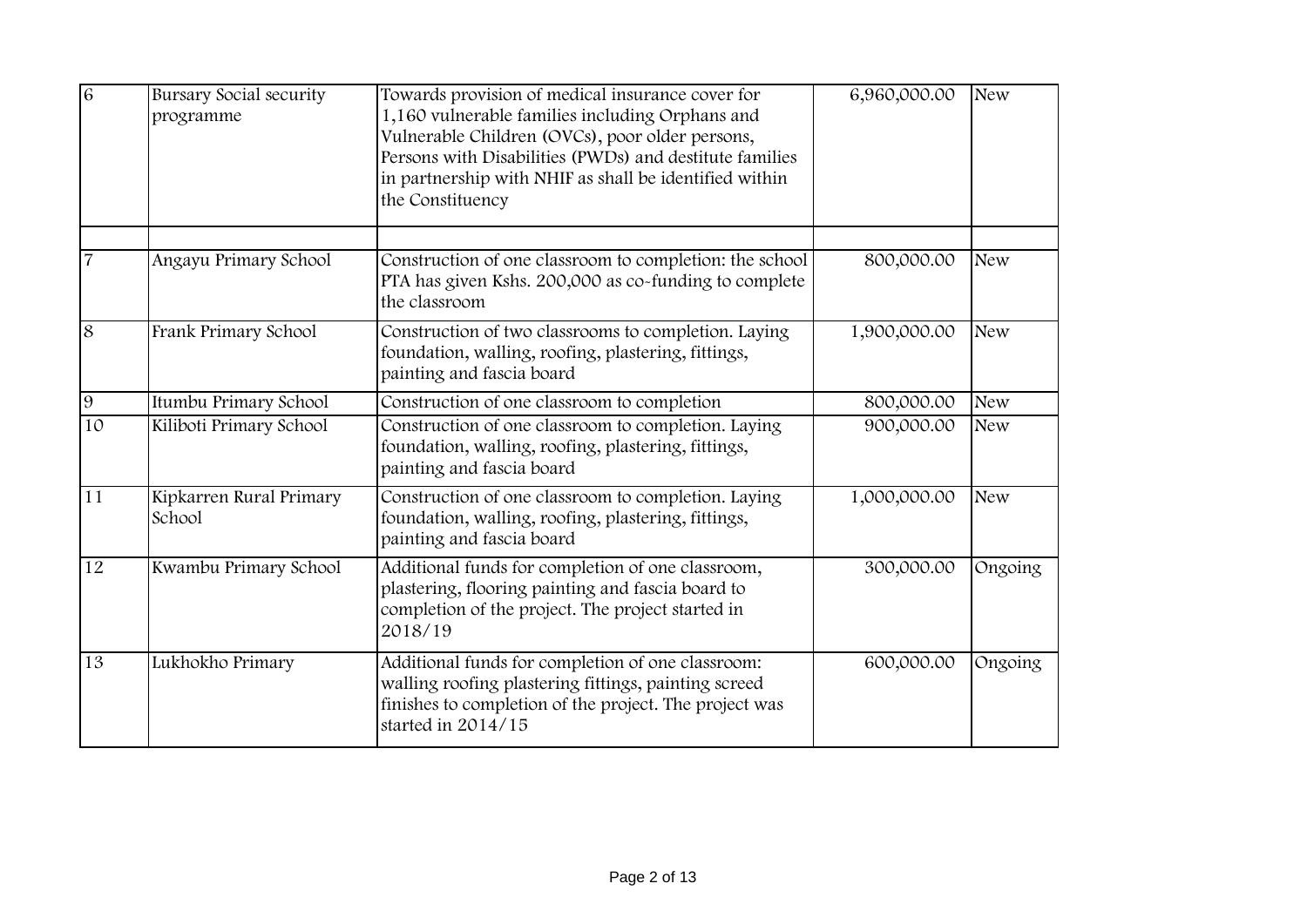| 14 | Lwanda Lugari Primary<br>School | Construction of 6 door pit latrines to completion:<br>Digging the pit, construction of the pit latrines,<br>plastering, fitting of doors and windows and painting         | 650,000.00   | <b>New</b> |
|----|---------------------------------|---------------------------------------------------------------------------------------------------------------------------------------------------------------------------|--------------|------------|
| 15 | Mahiga Primary School           | Additional funds for completion of one classrooms,<br>Plastering and painting to completion of the project. The<br>project started in 2015/16.                            | 150,000.00   | Ongoing    |
| 16 | Makina Primary School           | Additional funds for completion of one classroom,<br>plastering, flooring painting and fascia board to<br>completion of the project. The project started in<br>2015/16.   | 300,000.00   | Ongoing    |
| 17 | Makwabuye Primary School        | Additional funds for completion of 4 classrooms:<br>Plastering, fittings, of windows and doors painting to<br>completion of the project: project started in<br>2017/2018. | 1,500,000.00 | Ongoing    |
| 18 | Marrum Primary School           | Purchase of one-acre piece of land Kshs 1,600,000 Title<br>deed processing fees: Land board fees Kshs 40,000<br>Survey fees Kshs 60,000 and stamp duty fee<br>Kshs100,000 | 1,800,000.00 | <b>New</b> |
| 19 | Masasuli Primary School         | Construction of 3 door pit latrines to completion.<br>Digging the pit, construction of 3 door latrines,<br>plastering, fittings and painting.                             | 300,000.00   | <b>New</b> |
| 20 | Masasuli Primary School         | Construction of one classroom to completion. Laying<br>foundation, walling, roofing, plastering, fittings,<br>painting and fascia board                                   | 900,000.00   | <b>New</b> |
| 21 | Maungu Primary School           | Purchase of one acre of land                                                                                                                                              | 850,000.00   | <b>New</b> |
| 22 | Mavaka Primary School           | Construction of two classrooms to completion. Laying<br>foundation, walling, roofing, plastering, fittings,<br>painting and fascia board                                  | 2,000,000.00 | <b>New</b> |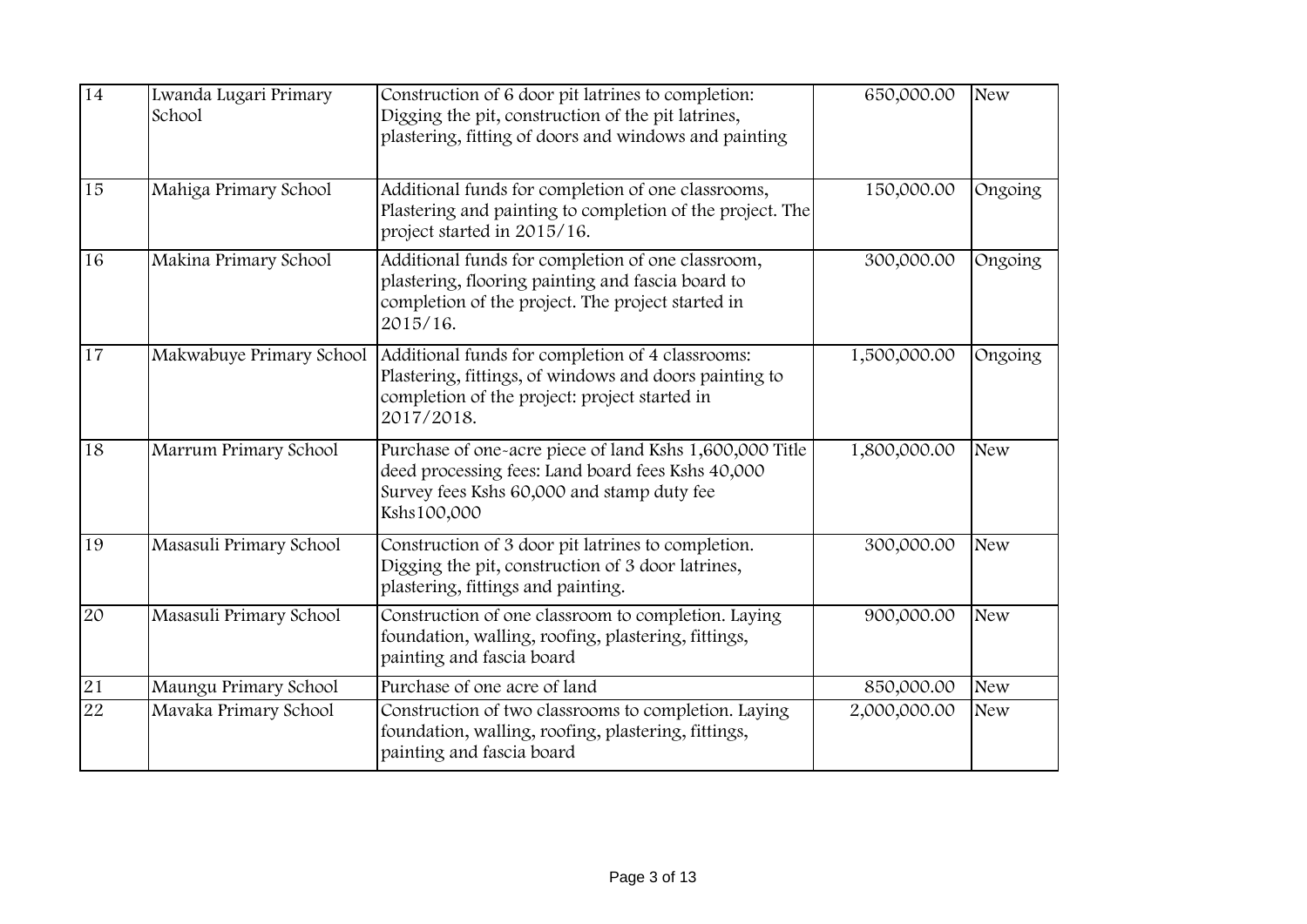| 23 | Mayoyo MHM Primary                 | Additional funds for completion of two classroom,<br>plastering, fitting doors and windows, flooring painting<br>and fascia board to completion of the project: project<br>was first approved in 2015/2016                                                         | 600,000.00   | Ongoing    |
|----|------------------------------------|--------------------------------------------------------------------------------------------------------------------------------------------------------------------------------------------------------------------------------------------------------------------|--------------|------------|
| 24 | Mbaya Primary School               | Construction of 6 door septic pit latrines to completion:<br>Excavation of the pit, construction of the septic,<br>construction of the toilets on the septic, Roofing,<br>Plastering, fittings of doors, Vents, drainage, plastering<br>and Painting and branding. | 720,000.00   | <b>New</b> |
| 25 | Mufutu Primary School              | Renovation of 2 classrooms: Re roofing with new iron<br>sheets and timber plastering, glazing and painting to<br>completion of the project                                                                                                                         | 522,000.00   | <b>New</b> |
| 26 | Mugunga Primary School             | Additional funds fot the completion of 2<br>classrooms, extension of verandah, electrical<br>installation, fascia board to completion of the project.<br>The project was started in 2015/2016.                                                                     | 380,000.00   | Ongoing    |
| 27 | Mukangu Primary School             | Construction of two classroom to completion. Laying<br>foundation, walling, roofing, plastering, fittings,<br>painting and fascia board                                                                                                                            | 1,800,000.00 | <b>New</b> |
| 28 | Mukhalanya Primary School          | Construction of one classroom to completion                                                                                                                                                                                                                        | 800,000.00   | <b>New</b> |
| 29 | Mulimani Special Primary<br>School | Additional funds for completion of one classroom.<br>Plastering, fittings of doors and windows and painting<br>to completion of the project. The project was strated in<br>2016/17.                                                                                | 250,000.00   | Ongoing    |
| 30 | Mulimani Primary School            | Construction of one classroom to completion. Laying<br>foundation, walling, roofing, plastering, fittings,<br>painting and fascia board                                                                                                                            | 900,000.00   | <b>New</b> |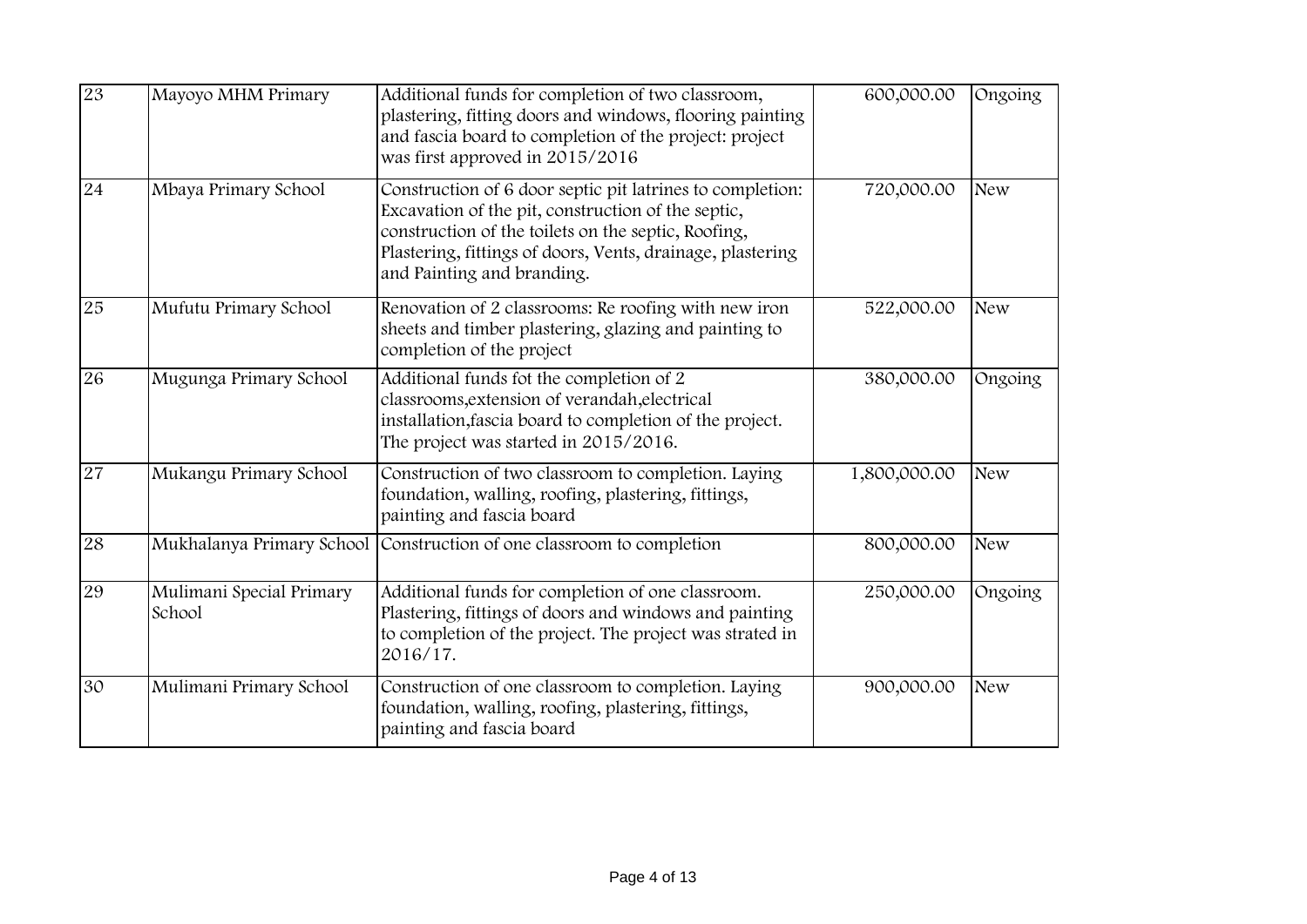| 31 | Munyuki Primary School             | Construction of 3 door septic pit latrines to completion:<br>Excavation of the pit, construction of the septic,<br>construction of the toilets on the septic, Roofing,<br>Plastering, fittings of doors, Vents, drainage, plastering<br>and Painting | 500,000.00              | <b>New</b> |
|----|------------------------------------|------------------------------------------------------------------------------------------------------------------------------------------------------------------------------------------------------------------------------------------------------|-------------------------|------------|
| 32 | Murram Primary School              | Additional funds for completion of 2 classroom:<br>plastering painting fittings to completion of the project<br>approved in 2015/16                                                                                                                  | 480,000.00              | Ongoing    |
| 33 | Musemwa Primary                    | Additional funds for completion of 2 classrooms: fitting<br>of veranda, painting, plastering and flooring to<br>completion of the project approved in 2016/2017                                                                                      | 500,000.00              | Ongoing    |
| 34 | Mutenyo Primary School             | Construction of 3 door pit latrines to completion.<br>Digging the pit, construction of 3 door latrines,<br>plastering, fittings and painting.                                                                                                        | 300,000.00              | <b>New</b> |
| 35 | Muviki Primary                     | Construction of one classroom to completion. Laying<br>foundation, walling, roofing, plastering, fittings,<br>painting and fascia board                                                                                                              | 900,000.00              | <b>New</b> |
| 36 | Namarambi Muslim Primary<br>School | Additional funds for completion of one classroom:<br>Roofing, plastering, fittings and painting to completion<br>of the project. The project was started in 2018/19 by<br>emergency funding.                                                         | $51\overline{1,000.00}$ | Ongoing    |
| 37 | Nambilima Primary School           | Construction of one classroom to completion. Laying<br>foundation, walling, roofing, plastering, fittings,<br>painting and fascia board                                                                                                              | 900,000.00              | <b>New</b> |
| 38 | Navalayo Primary School            | Construction of one classroom to completion. Laying<br>foundation, walling, roofing, plastering, fittings,<br>painting and fascia board                                                                                                              | 900,000.00              | <b>New</b> |
| 39 |                                    | Nzoia Bridge Primary School Construction of two classroom to completion. Laying<br>foundation, walling, roofing, plastering, fittings,<br>painting and fascia board                                                                                  | 1,900,000.00            | <b>New</b> |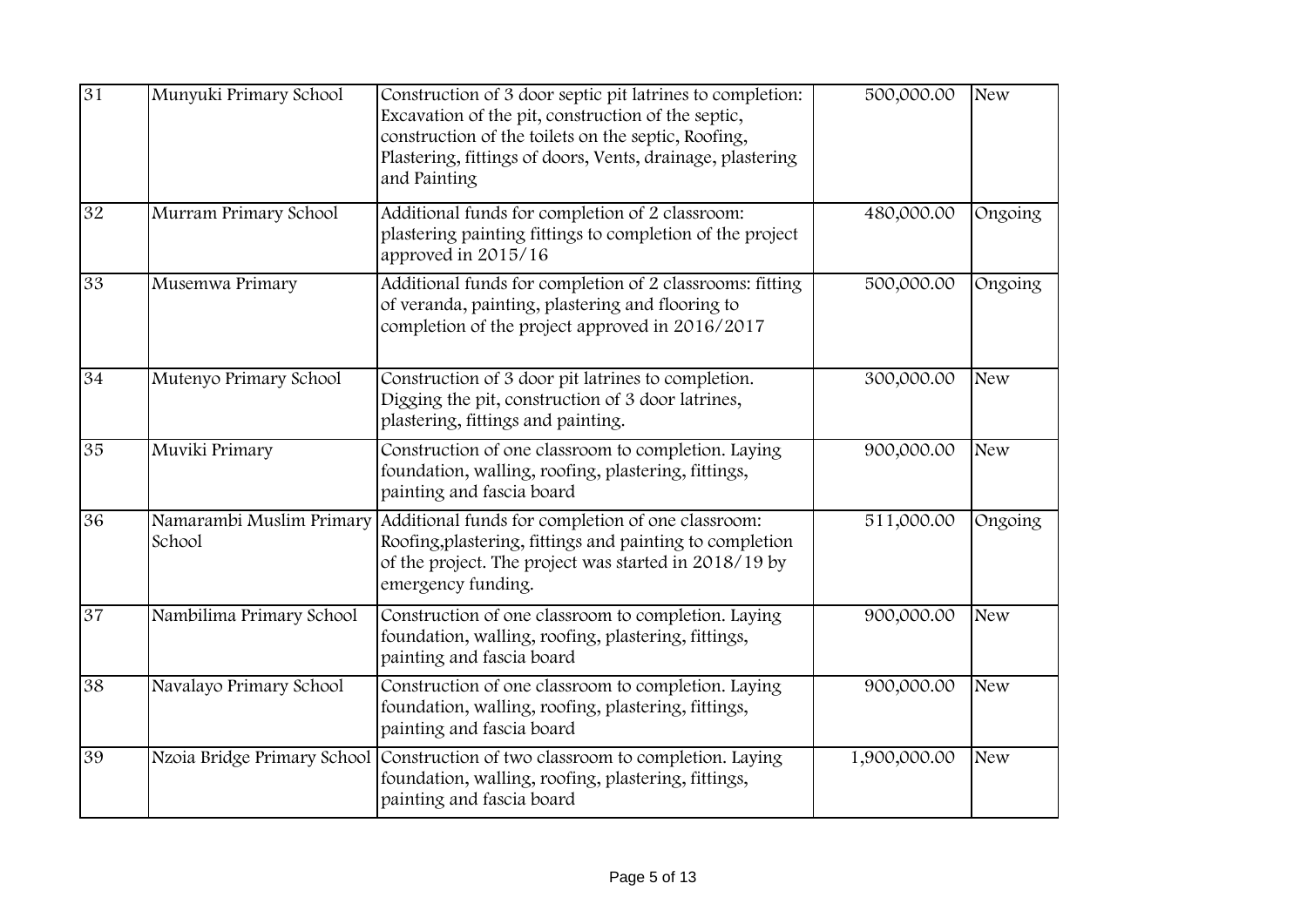| 40              | Sirende Primary School                | Construction of 6 door pit latrines to completion:<br>Digging the pit, construction of the pit latrines,<br>plastering, fitting of doors and windows and painting                                                                                                             | 650,000.00   | <b>New</b> |
|-----------------|---------------------------------------|-------------------------------------------------------------------------------------------------------------------------------------------------------------------------------------------------------------------------------------------------------------------------------|--------------|------------|
| 41              | St Paul Sitavita Primary              | Additional funds for completion of 1 classrooms:<br>Walling, roofing, fittings plastering and painting to<br>completion of the project: Project was approved in<br>2018/2019 for the purchase land but balance of kshs<br>250,000 was used to begin construction a classroom. | 750,000.00   |            |
| 42              | St. Michael Mwilolo Primary<br>School | Construction of one classroom to completion. Laying<br>foundation, walling, roofing, plastering, fittings,<br>painting and fascia board                                                                                                                                       | 900,000.00   | <b>New</b> |
| 43              | Tekoa Primary School                  | Construction of one classroom to completion. Laying<br>foundation, walling, roofing, plastering, fittings,<br>painting and fascia                                                                                                                                             | 1,000,000.00 | <b>New</b> |
| 44              | Kulumbeni Special Primary             | Purchase of one acre of land Kshs 750,000 Title deed<br>processing fees: Land board fees Kshs 20,000 Survey<br>fees Kshs 40,000 and stamp duty fee Kshs 40,000                                                                                                                | 850,000.00   | <b>New</b> |
| 45              | Ayub Savula Secondary<br>School       | Purchase of half acre of land Kshs 400,000<br>Construction of 2 classrooms to completion 2,000,000                                                                                                                                                                            | 2,400,000.00 | <b>New</b> |
| $\overline{46}$ | Forestal SA, Secondary<br>School      | Additional funds for completion of twin laboratory;<br>Electrical, installation, fume chambers, gas cylinders<br>doors and windows, painting, plumbing works, sock pit<br>and fascia board to completion of the project. The<br>project was started in 2011/12.               | 3,098,680.00 | Ongoing    |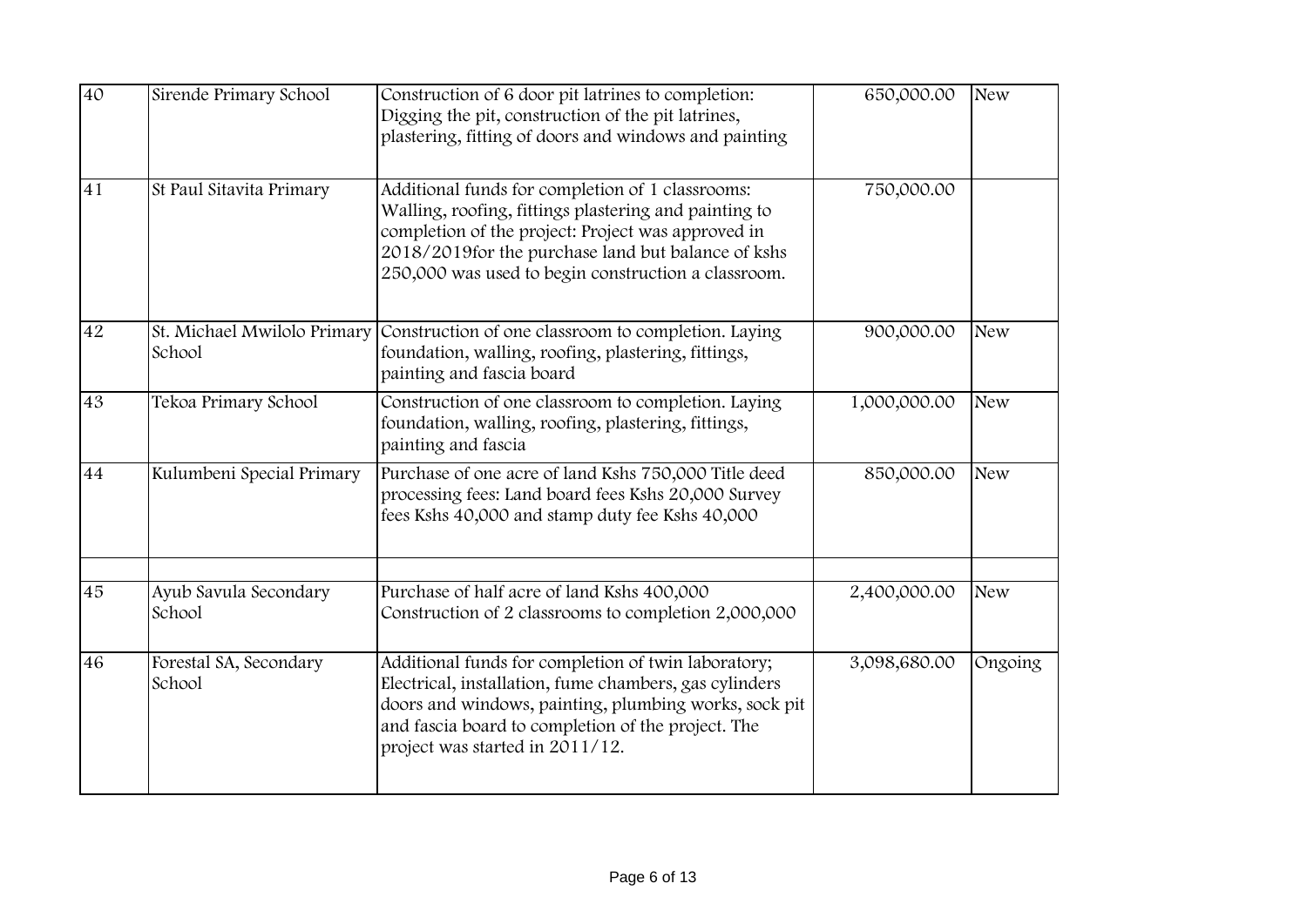| 47 | Ivona Mixed Secondary              | Construction of two door pit latrines to completion:<br>Digging the pit, construction of the pit latrines,<br>plastering, fitting of doors and windows and painting                                                                                                                                                                                                   | 250,000.00   | <b>New</b> |
|----|------------------------------------|-----------------------------------------------------------------------------------------------------------------------------------------------------------------------------------------------------------------------------------------------------------------------------------------------------------------------------------------------------------------------|--------------|------------|
| 48 | Lukhokho Girls Secondary<br>School | Additional funds for completion of a multipurpose hall<br>of capacity fitting 500 people: fittings of doors and<br>windows, plastering, flooring to completion of the<br>project. Project was first approved in 2018/19.                                                                                                                                              | 1,500,000.00 | Ongoing    |
| 49 | Mabuye Secondary School            | Construction of two classrooms to completion: Laying<br>foundation, walling, roofing, plastering, fittings,<br>painting and fascia board                                                                                                                                                                                                                              | 2,000,000.00 | <b>New</b> |
| 50 | Macho Secondary School             | Construction of one classroom to completion. Laying<br>foundation, walling, roofing, plastering, fittings,<br>painting and fascia board                                                                                                                                                                                                                               | 900,000.00   | <b>New</b> |
| 51 | Mahanga Secondary School           | Additional funds for completion of twin dormitory of<br>capacity of 200 students: plastering fittings and<br>painting and ceiling board to completion of the project.<br>The project started in 2015/16.                                                                                                                                                              | 1,600,000.00 | Ongoing    |
| 52 | Makhukhuni Secondary<br>School     | Additional funds for completion of school<br>administration block with 11 units: works to be done<br>are Plumbing works, ceiling board, flooring with tiles<br>and painting Kshs 1,000,000 to completion<br>Construction of a septic tank to completion Kshs<br>500,000 for a capacity of 500 students: Project started<br>in 2015/2016 and this is the final payment | 1,500,000.00 | Ongoing    |
| 53 | Manyonyi Girls secondary           | Construction of a dormitory of 70 students capacity to<br>completion.                                                                                                                                                                                                                                                                                                 | 1,500,000.00 | <b>New</b> |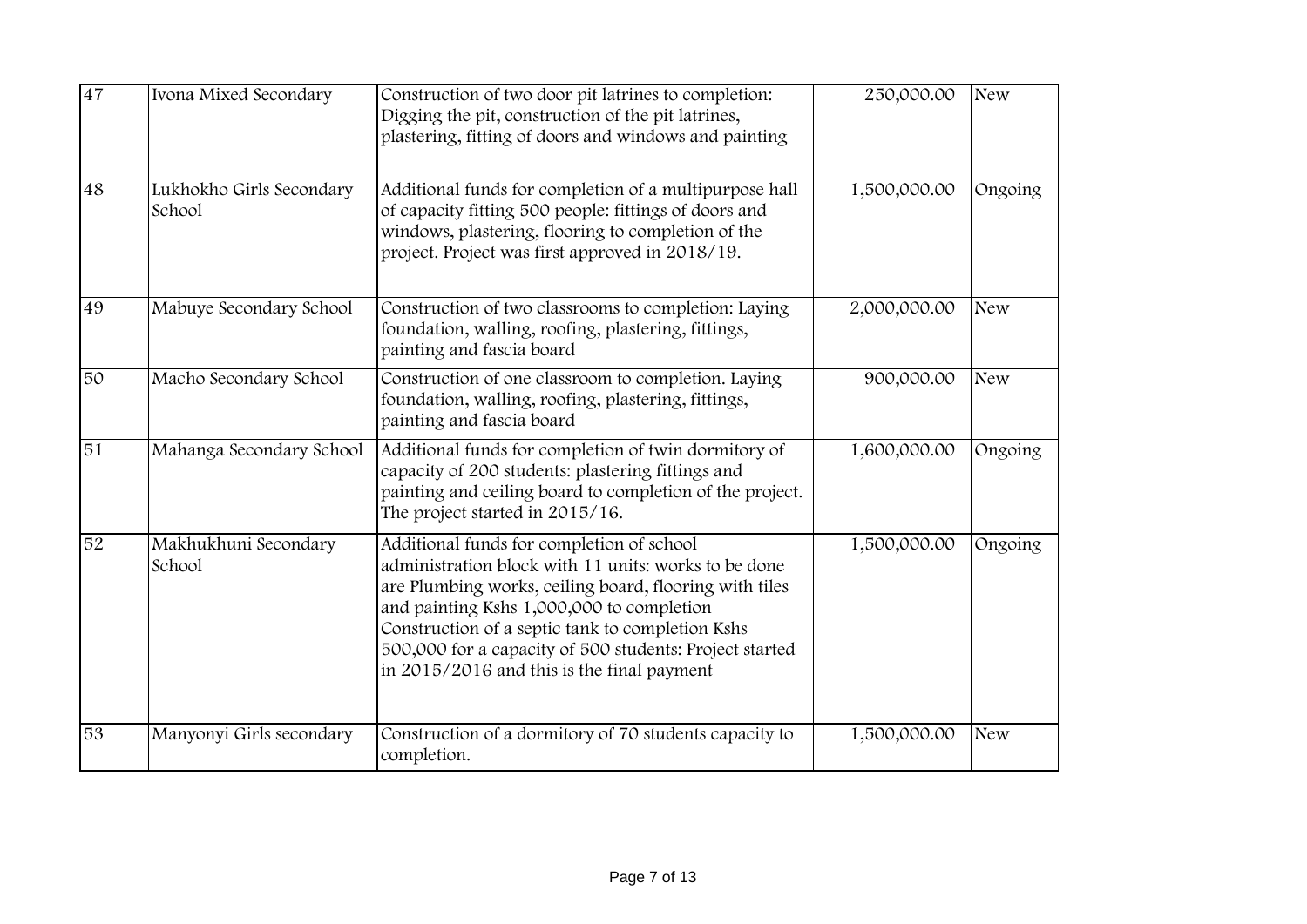| 54 | Marukusi Secondary                  | Additional funds for completion of a dormitory of<br>capacity to accommodate 200 students: Plastering,<br>fitting of doors and windows, ceiling board and<br>painting to completion of the project:                                                                               | 1,500,000.00 | Ongoing    |
|----|-------------------------------------|-----------------------------------------------------------------------------------------------------------------------------------------------------------------------------------------------------------------------------------------------------------------------------------|--------------|------------|
| 55 | Maturu Secondary School             | Additional funds for construction of multipurpose hall<br>of capacity of 500 students: walling and roofing: will be<br>at roofing level, it will not be completed. Project started<br>in 2015/2016 and will be completed in financial year<br>2020/2021.                          | 2,000,000.00 | Ongoing    |
| 56 | Mautuma Secondary School            | Additional fund for Completion of multipurpose hall of<br>2 units: Roofing Fitting of doors and window and<br>plastering. The project will not be completed it will be<br>done up to plastering level : Project was first funded in<br>2013/2014 and to be completed in 2020/2021 | 3,000,000.00 |            |
| 57 | Mayoyo SA Girls Secondary<br>School | Additional funds for completion of one classroom,<br>plastering, fitting doors and windows, flooring painting<br>and fascia board to completion of the project: project<br>was first approved in 2018/2019                                                                        | 400,000.00   | Ongoing    |
| 58 | Mbajo Secondary School              | Construction of two classrooms to completion. Laying<br>foundation, walling, roofing, plastering, fittings,<br>painting and fascia board to completion of the project                                                                                                             | 1,800,000.00 | <b>New</b> |
| 59 | Nambilima Secondary<br>School       | Additional funds for completion of 2 classrooms,<br>plastering, fittings, painting to completion of the project                                                                                                                                                                   | 500,000.00   | Ongoing    |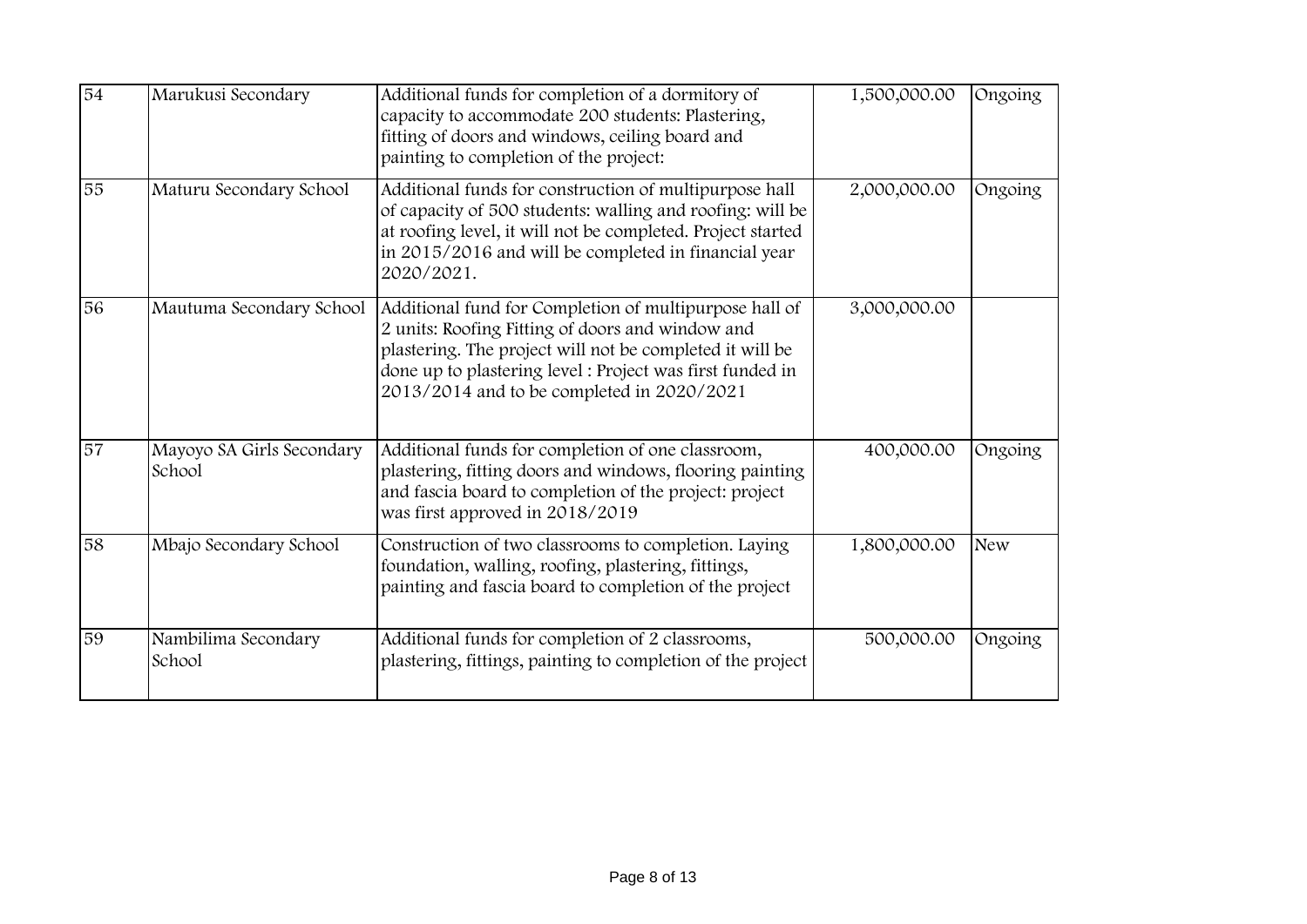| 60 | Sipande Aic Secondary<br>School        | Construction of a 3 unit kitchen to completion: Laying<br>foundation, walling, roofing, plastering, fittings,<br>painting and fascia board Kshs 1,500,000 Construction<br>of one classrooms to completion: Laying foundation,<br>walling, roofing, plastering, fittings, painting and fascia<br>board Kshs 1,000,000 | 2,500,000.00 | <b>New</b> |
|----|----------------------------------------|----------------------------------------------------------------------------------------------------------------------------------------------------------------------------------------------------------------------------------------------------------------------------------------------------------------------|--------------|------------|
| 61 | St Luke Lumakanda Boys<br>High school  | Renovation of twin dormitory of capacity of 200<br>students:<br>re-roofing, plastering wiring, flooring and painting to<br>completion                                                                                                                                                                                | 1,000,000.00 | <b>New</b> |
| 62 | St Mukasa Boys Secondary<br>School     | Additional funds for completion of dormitory of 150<br>students: plastering fittings and painting to completion<br>level. The project started in 2013/2014                                                                                                                                                           | 1,200,000.00 | Ongoing    |
| 63 | St. Francis Majengo<br>Secondary       | Purchase of one acre piece of land Kshs 1,000,000 Title<br>deed processing: Survey 20,000 board fee 15,000<br>stamp duty 65000                                                                                                                                                                                       | 1,100,000.00 | <b>New</b> |
| 64 | St. Charles Lwanga<br>Secondary School | Additional funds for completion of a twin lab: Lab<br>ceiling, tilling and benches, installation of gas chambers<br>and gas cylinders sinks pipes and plumbing works to<br>completion of the project: project was first approved in<br>2014/2015                                                                     | 2,500,000.00 | Ongoing    |
| 65 |                                        | St. Charles Lwanga Seondary Purchase of one acre of land Kshs.1,000,000 processing<br>of title deed: Title deed processing: Survey 20,000 board<br>fee 15,000 stamp duty 65,000                                                                                                                                      | 1,100,000.00 | <b>New</b> |
| 66 | St. Paul's Lugari B. High<br>School    | Additional funds for equipping of a twin laboratory<br>with gas chambers, fittings, special sinks, gas cylinders<br>to completion of the project: project was approved in<br>2015/2016.                                                                                                                              | 2,000,000.00 | Ongoing    |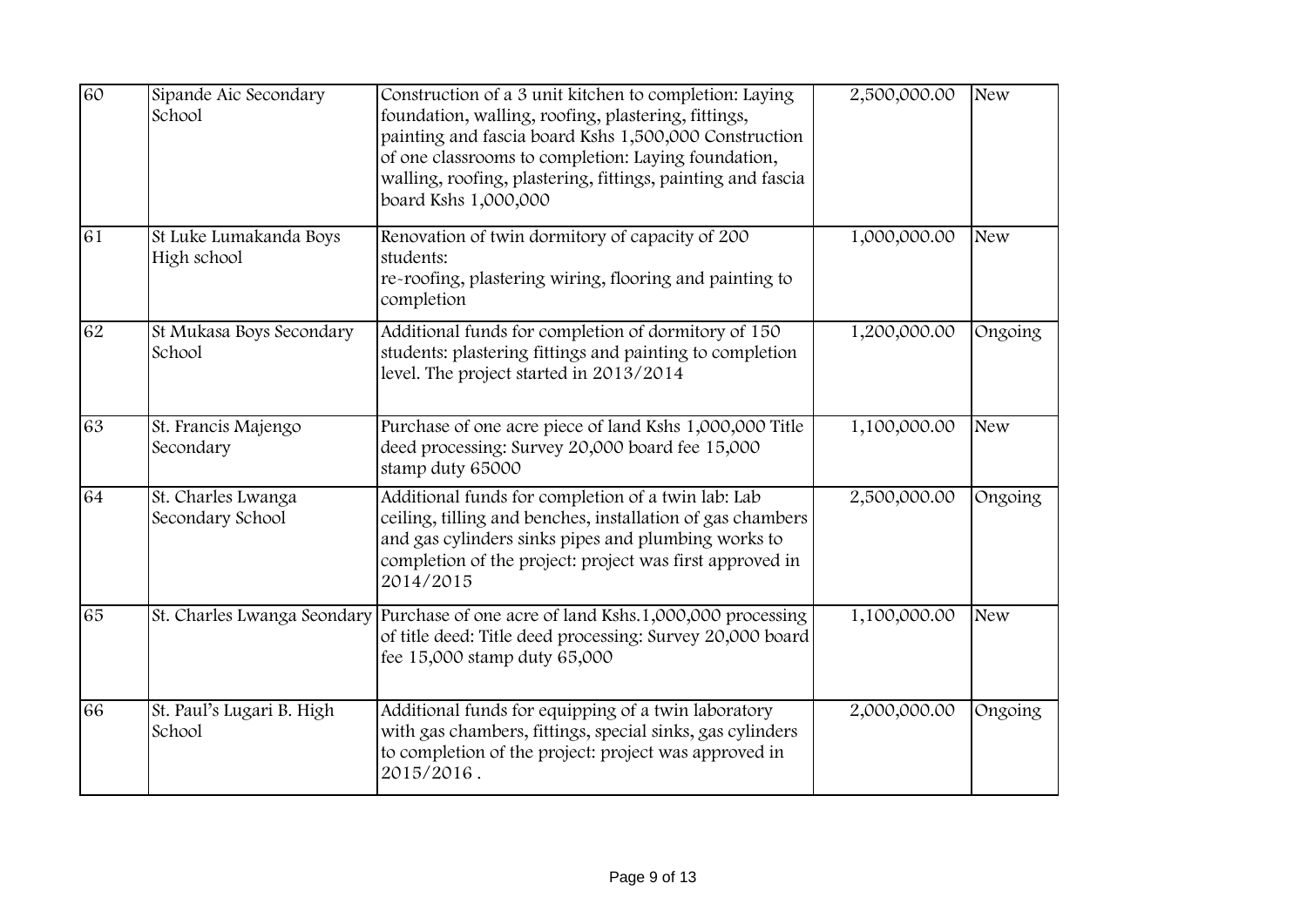| 67 | Vuyika Secondary School | Additional funds for completion of administration block<br>of 11 units: painting and fascia board to completion of<br>the project The project was first approved in<br>2013/2014.                                                                                                                                                                                                                 | 400,000.00   | Ongoing    |
|----|-------------------------|---------------------------------------------------------------------------------------------------------------------------------------------------------------------------------------------------------------------------------------------------------------------------------------------------------------------------------------------------------------------------------------------------|--------------|------------|
| 68 | Mautuma KMTC            | Construction of two lecture rooms of 100 student's<br>capacity to completion. Laying<br>foundation, walling, roofing, and plastering, ceiling<br>board, fascia board and painting to completion                                                                                                                                                                                                   | 2,000,000.00 | <b>New</b> |
| 69 | NG CDF OFFICE           | Additional funds for completion of landscaping around<br>the CDF office. 1. Completion of digging of trenches and<br>construction of water way tunnels and culverts to<br>control water flows and walk way paths. 2.<br>Construction of car shade for 4 cars at the CDF office. 3.<br>Repainting of the CDF Office. Painting of 20 rooms and<br>ceiling boards, corridors and outside the office. | 1,650,000.00 | Ongoing    |
| 70 | NGCDF OFFICE motorcycle | Purchase of a motorcycle: Yamaha YBR 125G                                                                                                                                                                                                                                                                                                                                                         | 350,000.00   | <b>New</b> |
| 71 | Chimoi Primary school   | Supply, delivery and installation of water harvesting<br>tanks in the school. 1. Two water harvesting tanks of<br>10,000ltrs @ Kshs.<br>210,000 2. Construction of 2 concrete base stands for<br>the tanks @Kshs 132,479 3. Water gutters, Water taps<br>and collection pipes @Kshs 50,000                                                                                                        | 392,480.00   | Ongoing    |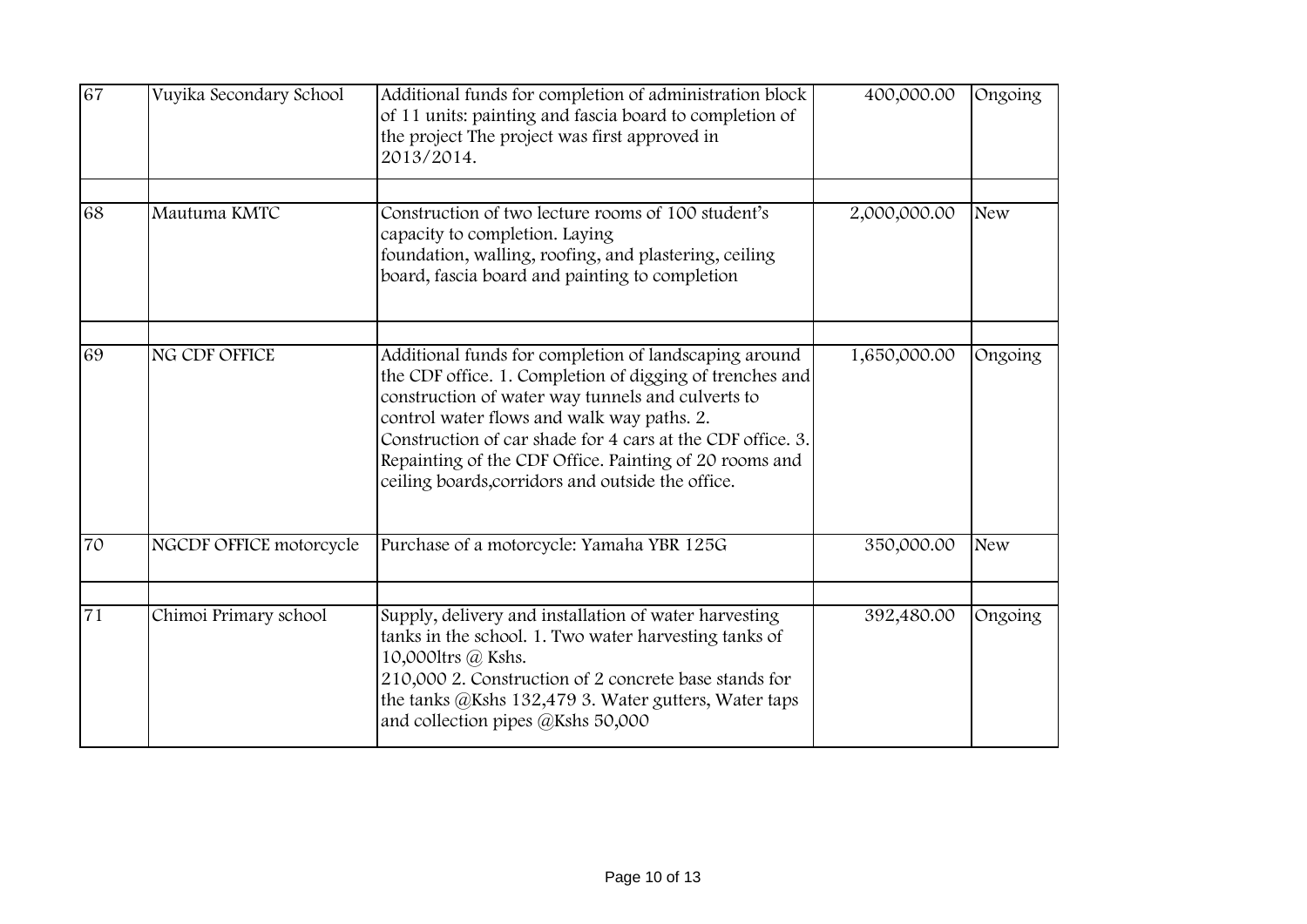| 72 | Lumakanda township<br>primary school | Supply, delivery and installation of water harvesting<br>tanks in the school. 1. Two water harvesting tanks of<br>10,000ltrs @ Kshs.<br>210,000 2. Construction of 2 concrete base stands for<br>the tanks @Kshs 132,479 3. Water gutters, Water taps<br>and collection pipes @Kshs 50,000                            | 392,480.00 | <b>New</b> |
|----|--------------------------------------|-----------------------------------------------------------------------------------------------------------------------------------------------------------------------------------------------------------------------------------------------------------------------------------------------------------------------|------------|------------|
| 73 | Mwivona Primary school               | Supply, delivery and installation of water harvesting<br>tanks in the school. 1. Two water harvesting tanks of<br>10,000ltrs @ Kshs.<br>210,000 2. Construction of 2 concrete base stands for<br>the tanks @Kshs 132,479 3. Water gutters, Water taps<br>and collection pipes @Kshs 50,000                            | 392,480.00 | <b>New</b> |
| 74 | Ayub Savula Secondary                | Supply, delivery and installation of water harvesting<br>tanks in the school. 4. Two water harvesting tanks of<br>10,000ltrs @ Kshs.<br>210,000 5. Construction of 2 concrete base stands for<br>the tanks @Kshs 132,479 6. Water gutters, Water taps<br>and collection pipes @Kshs 50,000                            | 392,480.00 | <b>New</b> |
| 75 | Lumakanda police post                | Supply, delivery and installation of water harvesting<br>tanks in the school. 1. Two water harvesting tanks of<br>10,000ltrs @ Kshs.<br>210,000 2. Construction of 2 concrete base stands for<br>the tanks @Kshs 132,450 3. Water gutters, Water taps<br>and collection pipes @Kshs 50,000                            | 392,474.00 | <b>New</b> |
| 76 |                                      | Nambilima Secondary school Supply, delivery and installation of water harvesting<br>tanks in the school. 1. Two water harvesting tanks of<br>10,000ltrs @ Kshs.<br>210,000 2. Construction of 2 concrete base stands for<br>the tanks @Kshs 132,479 3. Water gutters, Water taps<br>and collection pipes @Kshs 50,000 | 392,480.00 | <b>New</b> |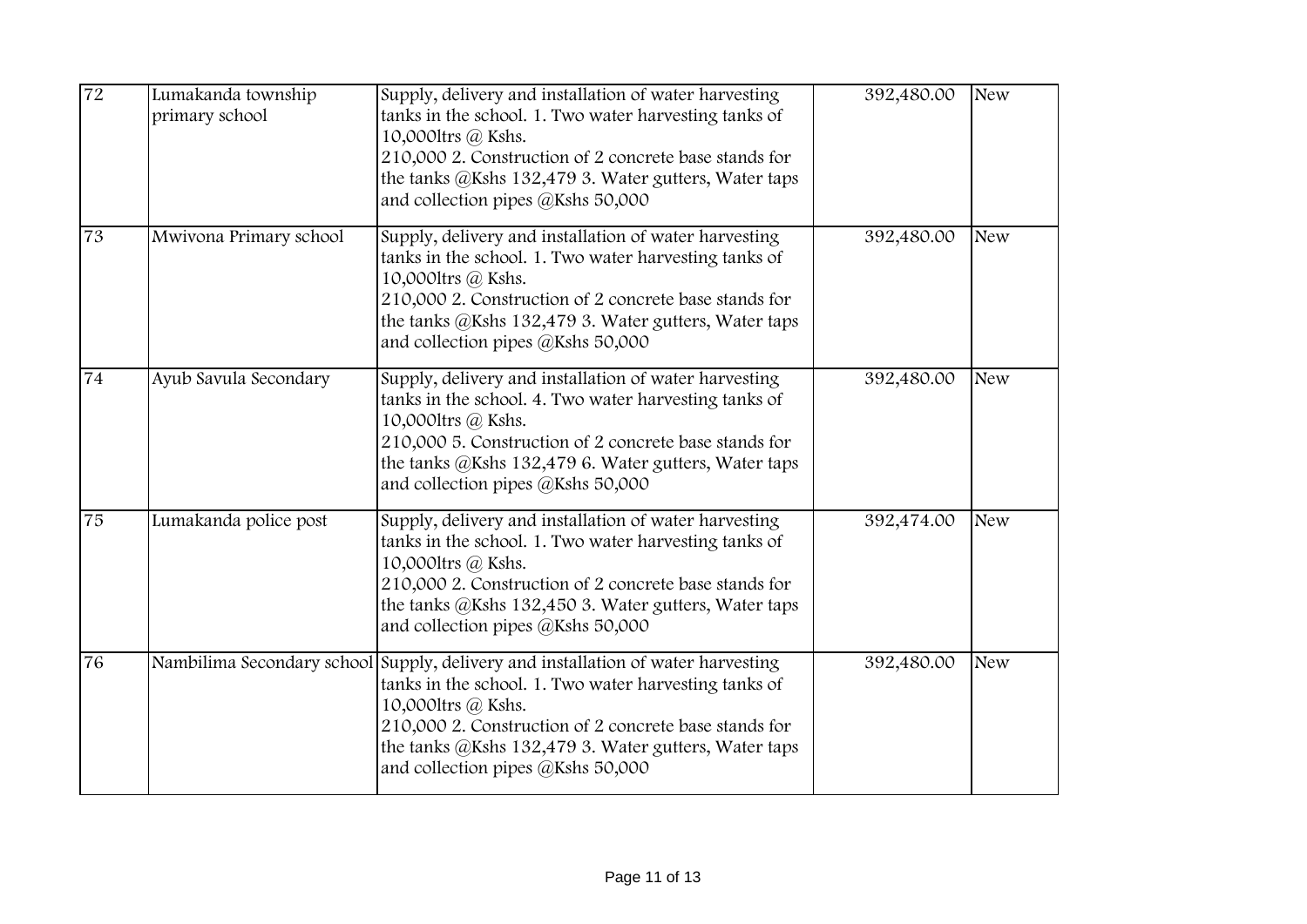| 77 | Sipande Secondary                 | Supply, delivery and installation of water harvesting<br>tanks in the school. 1. Two water harvesting tanks of<br>10,0001trs @ Kshs.<br>210,000 2. Construction of 2 concrete base stands for<br>the tanks @Kshs 132,479 3. Water gutters, Water taps<br>and collection pipes @Kshs 50,000                                                                                                                                                                                                                                                                                                                                                                                                   | 392,480.00   | <b>New</b> |
|----|-----------------------------------|----------------------------------------------------------------------------------------------------------------------------------------------------------------------------------------------------------------------------------------------------------------------------------------------------------------------------------------------------------------------------------------------------------------------------------------------------------------------------------------------------------------------------------------------------------------------------------------------------------------------------------------------------------------------------------------------|--------------|------------|
| 78 | Constituency Sports<br>Tournament | Carry out Constituency Sports tournament, purchase<br>Games uniforms.Carry out Constituency Sports<br>tournament, purchase Games uniforms, boots, for both<br>male and female players in 6 wards and Purchase<br>trophies to be awarded to the winning teams. 1.2<br>football teams per ward ,2 sets of uniform @20,000 for<br>6 wards = Kshs.<br>240,000 2. 2 legball teams per ward, 2 sets of uniform<br>@20,000 for 6 wards= Kshs. 240,000 3. Football boots<br>for 2 teams per ward@ Kshs.60,000 per set for 6<br>wards= Kshs.<br>720,000. 4. Legball boots for 2 teams per ward<br>@Kshs.7000= Kshs.280,000. 6. Trophies and awrds<br>and facilitation of the tournament Kshs. 547,354 | 2,747,354.00 | Ongoing    |
| 79 | Chevaywa Chiefs Office            | Construction of administration block of 6 unit for the<br>chief to completion: Foundation, walling, roofing,<br>wiring, plastering, fittings, ceiling board, fascia board<br>and painting to completion                                                                                                                                                                                                                                                                                                                                                                                                                                                                                      | 3,000,000.00 | Ongoing    |